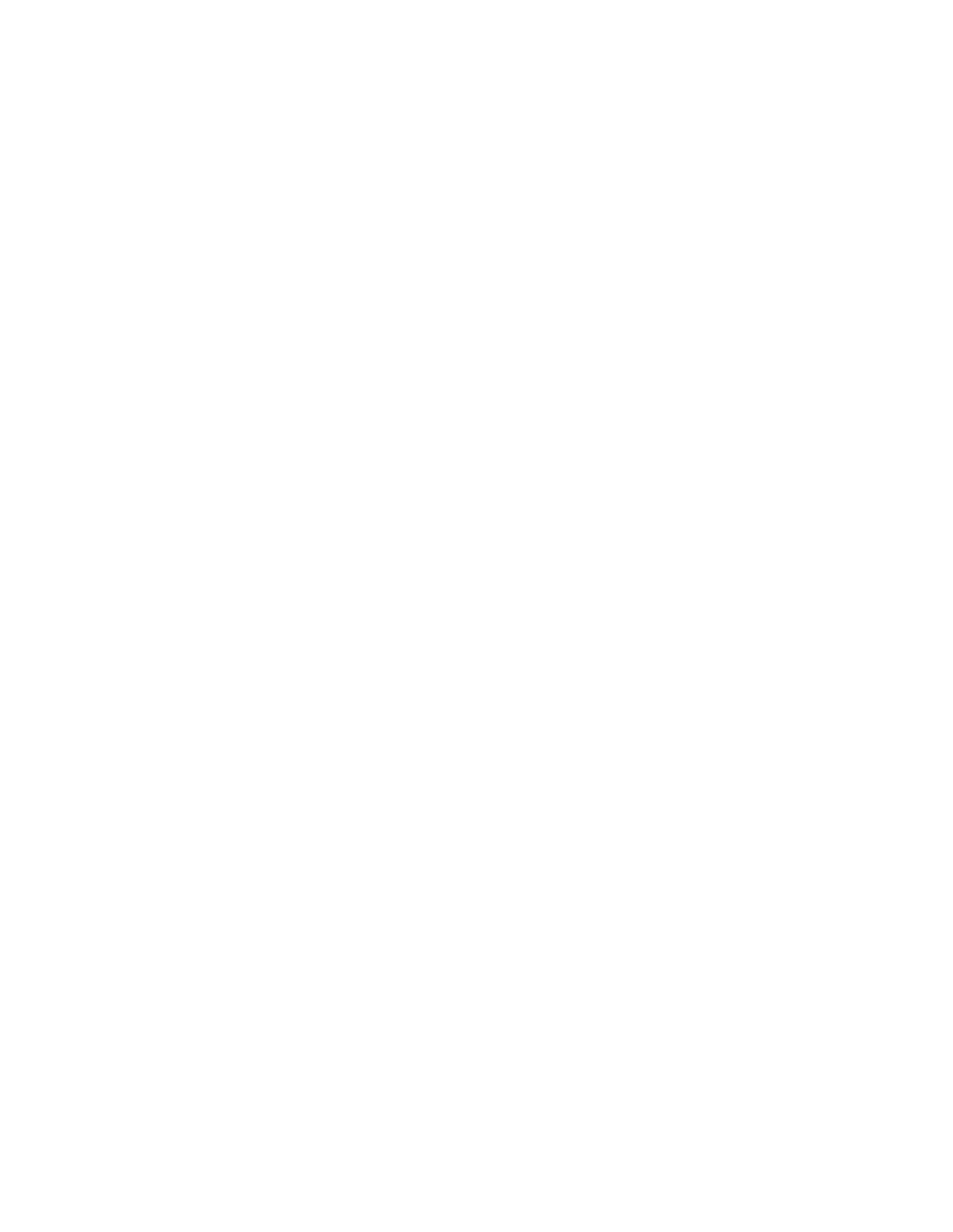

## **SUBJECT ACCESS REQUEST FORM THE PARISH OF ST MARTIN**

## **Subject Access Request Details:**

| <b>Personal data requested</b>         |  |
|----------------------------------------|--|
| <b>Purpose(s) requested</b>            |  |
| <b>Preferred method of response</b>    |  |
|                                        |  |
| <b>POSMN ONLY</b>                      |  |
| <b>Response extension required Y/N</b> |  |
| Updated response deadline date         |  |
| Date response sent                     |  |